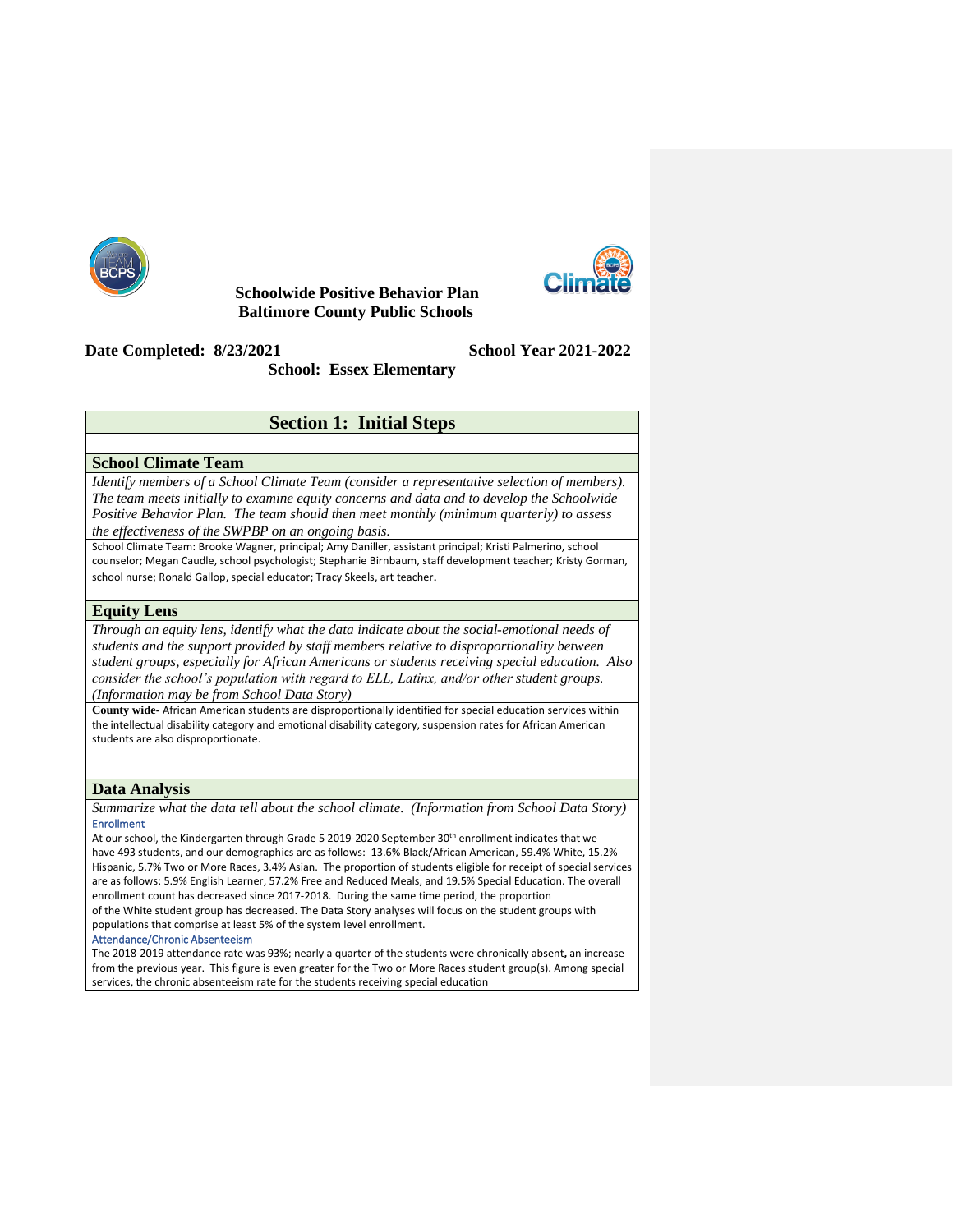services is 28.92. Among other special services, the rate for the FARMS student group is 33.45, and the rate for the English Learner student group is 20.59.  For the Two or More Races student group(s) and students receiving  Free and Reduced Meals and Special Education services, these gaps are persistent. 

#### **Suspension**

The 2018-2019 suspension rate was 1.93%, similar to 2017-2018. For the 2018-2019 school year, all student group suspensions resulted in the loss of 16 instructional days. This loss of instructional time particularly affects student groups most often suspended. 

#### Stakeholder Survey

The 2018-2019 Stakeholder Survey domain values were 79.1 for Academic Aspirations, 66.6 for Belonging, and 74.1 for Student Support. These results indicate that student perception has improved for Academic Aspirations, Belonging, and Student Support since 2017-2018. In 2018-2019, approximately a third of students indicated that they were bullied, and almost half of students reported witnessing bullying.  Students reported most frequently experiencing bullying in the classroom and witnessing bullying on the school bus. Across all domains and measures, where there are data for the non-binary student group, their perception of climate, specifically Belonging, are notably unfavorable than their peers. 

The 2018-2019 Academic Aspirations domain results indicate the most favorable results for the Hispanic/Latino student group.  In contrast, the Black/African American student group reported the highest as unfavorable among racial groups. 

The 2018-2019 Belonging domain results indicate the most favorable results for the White student group.  In contrast, the Black/African American student group reported the highest as unfavorable among racial groups.   The 2018-2019 Student Support domain results indicate the most favorable results for the Black/African American student group.  In contrast, the White student group reported the highest as unfavorable among racial groups.  

#### School Level Data analysis:

#### **Stakeholder Survey:**

The 2019-2020 Stakeholder Survey domain values were 80.6 for Academic Aspirations, 66.0 for Belonging, and 72.7 for Student Support.   

The 2019-2020 Academic Aspirations domain results indicate the most favorable results for the Multi-race student group.  In contrast, the Hispanic student group reported the highest as unfavorable among racial groups followed by the Black student group.   

The 2019-2020 Belonging domain results indicate the most favorable results for the White student group.  In contrast, the Hispanic and Multi-race student groups reported the highest as unfavorable among racial groups.  The 2019-2020 Student Support domain results indicate the most favorable results for the Black student group.  In contrast, the Hispanic student group reported the highest as unfavorable among racial groups.  A more detailed analysis of questions in each domain indicated the following 

Academic Aspirations: 

94.9% of students agreed or strongly agreed that getting good grades was important to them.   

80.5% of students agreed or strongly agreed that they were interested in their classes. 

90.0% of students agreed or strongly agreed that they pay attention in class.   

Belonging: 

85.9% of students agreed or strongly agreed that they feel welcome at school. 

82.7% of students agreed or strongly agreed that they feel safe at school. 

64.5% of students agreed or strongly agreed that students work out disagreements by talking. 45.3% of students agreed or strongly agreed that students stop and think when they get angry.  Student Support: 

90.7% of students agreed or strongly agreed that most adults care about them as a person. 

86.7% of students agreed or strongly agreed that adults listen to their ideas. 

91.0% of students agreed or strongly agreed that adults treat them with respect. 

48.1% of students agreed or strongly agreed that teachers talk to them about college and career choices.    School Staff Data:

82.6% of staff agreed or strongly agreed that adults believe that all students have the ability to achieve.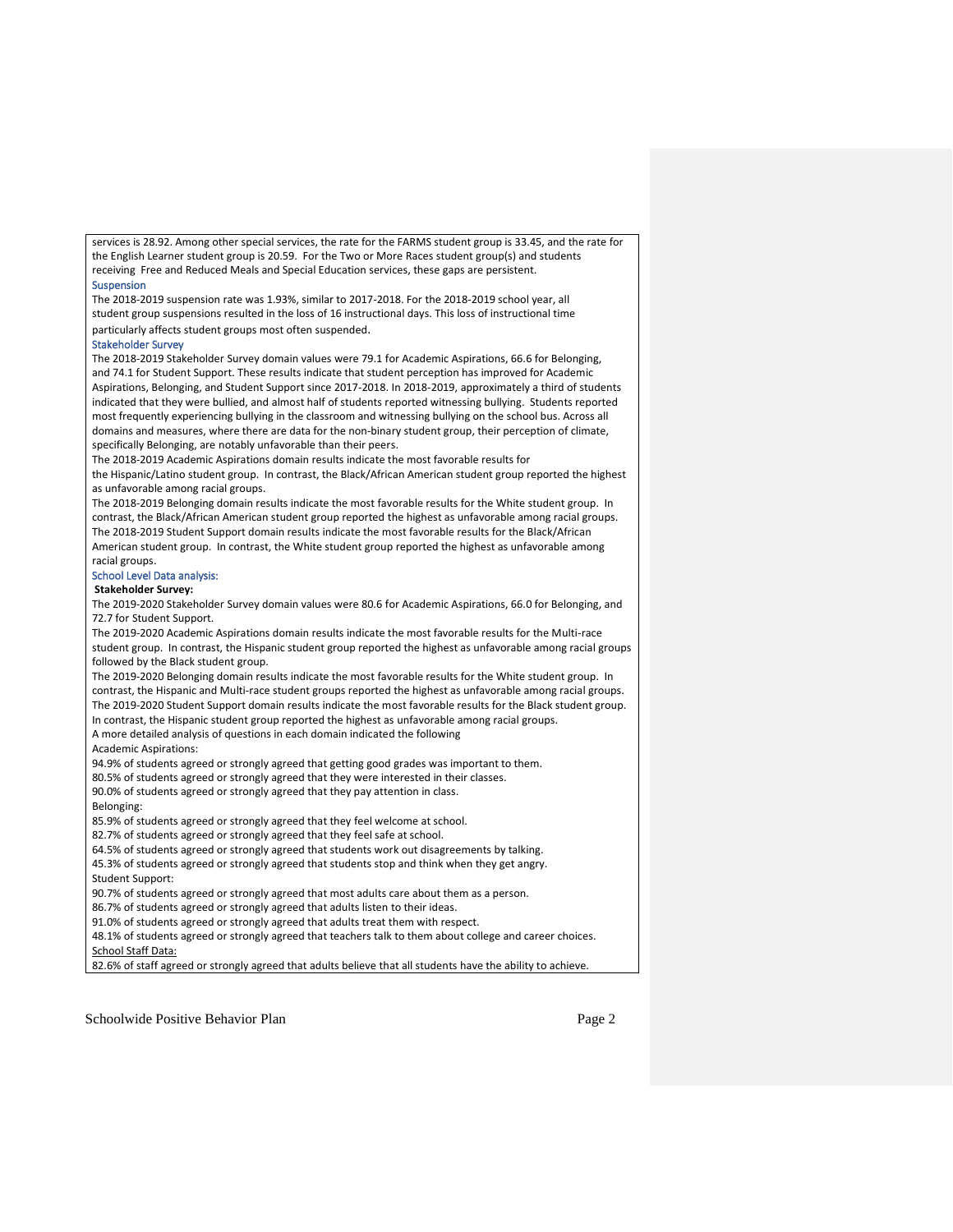62.5% of staff agreed or strongly agreed that our school has high expectations for the academic performance of all students.  

In a survey that was provided to our staff, the following was determined: 

92.3% of staff said that they make learning tasks easier for their students because they do not want them to feel frustrated.  

57.7% of staff agreed that most of my students can't handle grade level expectations and require remediation.   69.2% of staff agreed that their expectations are different for each student.  

76.9% of staff agreed that their students will receive a high school diploma.  

#### **Student Engagement:**

School Based Student Engagement data indicates that Multi-race and Black students were not engaged in distance learning at a higher level than other student groups.  ELL students also had a higher disengagement rate.  

#### **Discipline Data:**

Analysis of data focused on suspension rate by student group indicates that white male students were 67% of the suspensions. 22% were Hispanic males.    

As of February, we had 192 incident reports of which 86% were males. Hispanic males were 10.2% and Black males were 13.5% of the incident reports.   

### **ACADEMICS**

## ELA/Literacy MCAP

The percentage of students meeting or exceeding standards in ELA / Literacy on the 2018-2019 MCAP is 28.7%, similar to the previous year.  Data indicate a gap in the percentage of students meeting or exceeding the standards between the Black/African American and Hispanic/Latino student group(s) and their peers. Among special services, students receiving English Learner, Free and Reduced Meals, and Special Education services meet or exceed standards at lower rates than their peers not receiving the same services. Data indicate that there are persistent, and in some cases, increasing gaps in performance between the Black/African American, English Learner, Free and Reduced Meals, and Special Education student groups and their peers, indicating inequities for college and career readiness.   

#### **ELA/Literacy Achievement MAP**

The 2018-2019 percentage of students performing at or above the 50<sup>th</sup> percentile on the winter ELA MAP was 46.24%, a decrease from the previous year.  Data indicate a persistent gap in the percentage of students meeting or exceeding the standards between Black/African American Hispanic/Latino   student group(s) and their peers. Data indicate that among special services, the Free and Reduced Meals Special Education student group are experiencing inequities of mastery of grade level standards. 

#### **ELA:**

**MAP Reading Winter- Percentage of students scoring 61% or above.**

All students 37.1%  White 38.4%  Multi-race- 38.5%  Hispanic- 26.6%  Black – 32.8%  Special Education- 19.4%  EL -14.7%  Male- 40.9%  Female- 33.2%  **Additional Grade Level Analysis:** 1 st Gr.- 18.2% of Black students as compared to 35.7% of white students.   2<sup>nd</sup> Gr.- Black students outperformed white students, but only 16.7% of Hispanic students were proficient. 3<sup>rd</sup> Gr. - Again, Black and white were almost equal at 45.4% and 47.5%, but 18.2% of Hispanic students were proficient.  4 th Gr.- Fairly even, but Black students were the lowest with 37.5%  5 th Gr. – Black students were 25.0%, White 39.6%, and Hispanic 25.0% 

**Unit Assessment Analysis: 2018-19 compared to 2019-20.**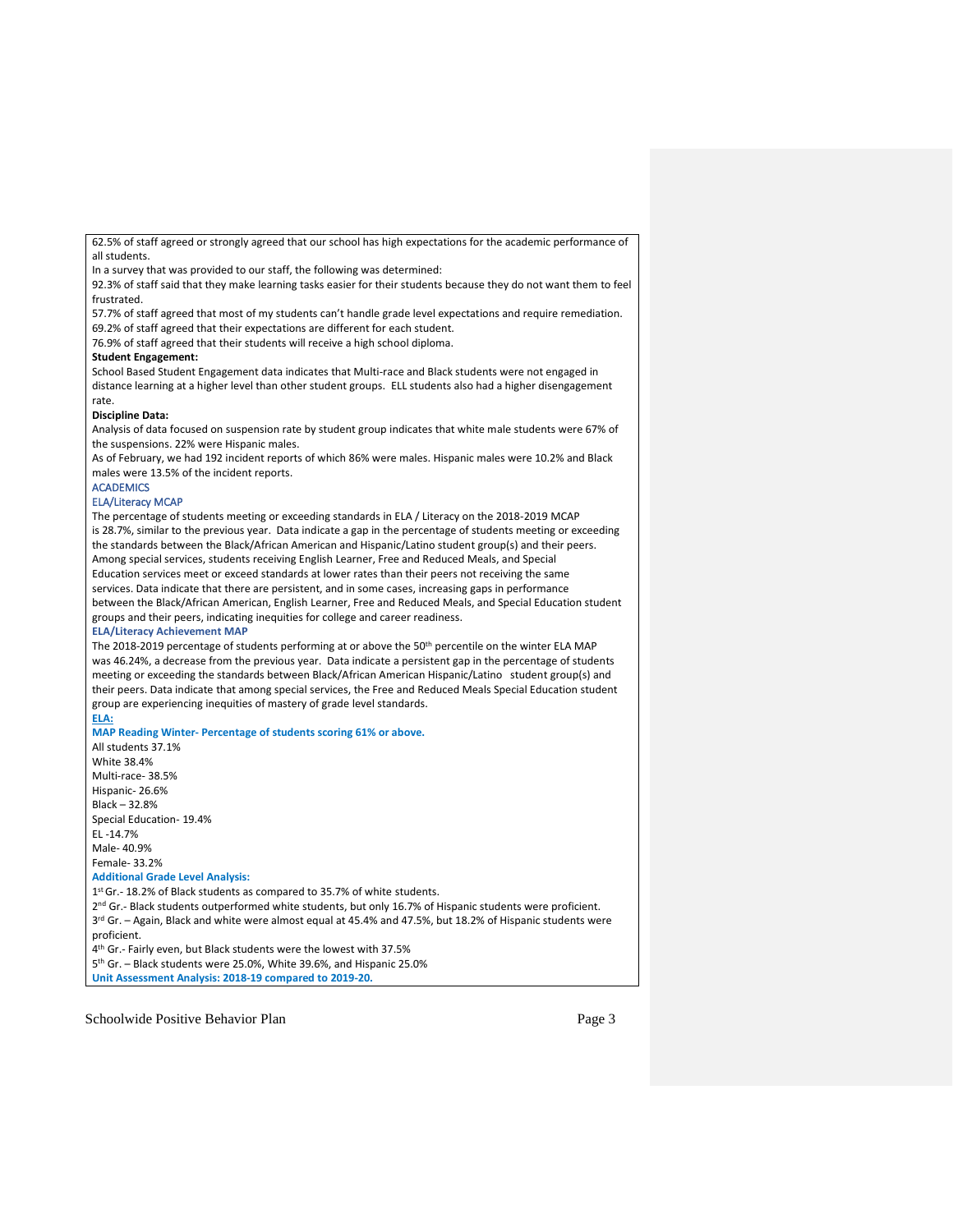There was a significant difference in Grade 5 Unit 1 and Unit 2 scores. On the Unit Assessments, all grades had an increase from 2018-19 scores except for grade 5. 5<sup>th</sup> grade dropped 15.2% points on Unit 1 and 22.1% on Unit 2. Grades 1 and 2 have more than 50% of their students reading below grade level. Our special education students have underperformed their general education peers in each grade level, on both unit assessments. There is a significant discrepancy between the avg. percentage of the students in grade 4. We will analyze the data with those grade level teachers. Also, only 9% of 5<sup>th</sup> grade SPED students are reading at or above grade level.

#### Mathematics MCAP

The percentage of students meeting or exceeding standards in Math on the 2018-2019 MCAP is 24.42%, a decrease from the previous year. Data indicate a gap in the percentage of students meeting or exceeding the standards between the Black/African American and Hispanic/Latino student group(s) and their peers. Among special services, students receiving English Learner, Free and Reduced Meals, and Special Education services meet or exceed standards at lower rates than their peers not receiving the same services. Data indicate that there are persistent, and in some cases, increasing gaps in performance between the Hispanic/Latino, Free and Reduced Meals, and Special Education student groups and their peers, indicating inequities for college and career readiness.   

#### Math Achievement MAP

The 2018-2019 percentage of students performing at or above the 50<sup>th</sup> percentile on the winter Math MAP was 41.69%, a decrease from the previous year.  Data indicate a persistent gap in the percentage of students meeting or exceeding the standards between the Black/African American student group(s) and their peers. Data indicate that among special services, the Free and Reduced Meals student group is experiencing inequities of mastery of grade level standards.

**Math:**

**MAP Math Winter- Percentage of students scoring 61% or above.**

All students 35.7%  White 41.0%  Multi-race- 26.9%  Hispanic- 26.2%  Black – 19.0%  Special Education- 25.0%  EL -14.3%  Male- 41.6%  Female- 29.5%  **Additional Grade Level Analysis:** 1 st Gr.- Black students were 9.1% proficient, multi-race were20% and white 47.6%.   2 nd Gr.- Gap between Black 36.4%, Hispanic 33.3%, and white 59%  3 rd Gr.- Hispanic 9.1% compared to White at 37.5%  4 th Gr.-Black 12.5%, Hispanic 22.2%, and white 31.2%  5 th Gr.-Black 0.0% and white 33.3%. Hispanic 30.8%  In every grade except  $1<sup>st</sup>$ , the males significantly outperformed the females. **Unit Assessment Analysis: 2018-19 compared to 2019-20.** There was a significant drop in the average score on MAP for both grade 3 and 4. On the Unit Assessments, all grades had an increase from 2018-19 scores except for grade 4. 4<sup>th</sup> grade dropped 9.5% points on Unit 1 and 1.1% on Unit 2. Our special education students have underperformed their general education peers in each grade level, on both unit assessments.  ACCESS 2.0 for ELLS In 2018-2019, among the 31 students eligible to receive ESOL services, the average length of eligibility

was 2.2 years and the average proficiency level was 3.2. The composite score proficiency level required to exit ESOL is 4.5.  The 2 students who exited ESOL services, had spent an average of 3.5 years receiving services.   Report Card (D/Es)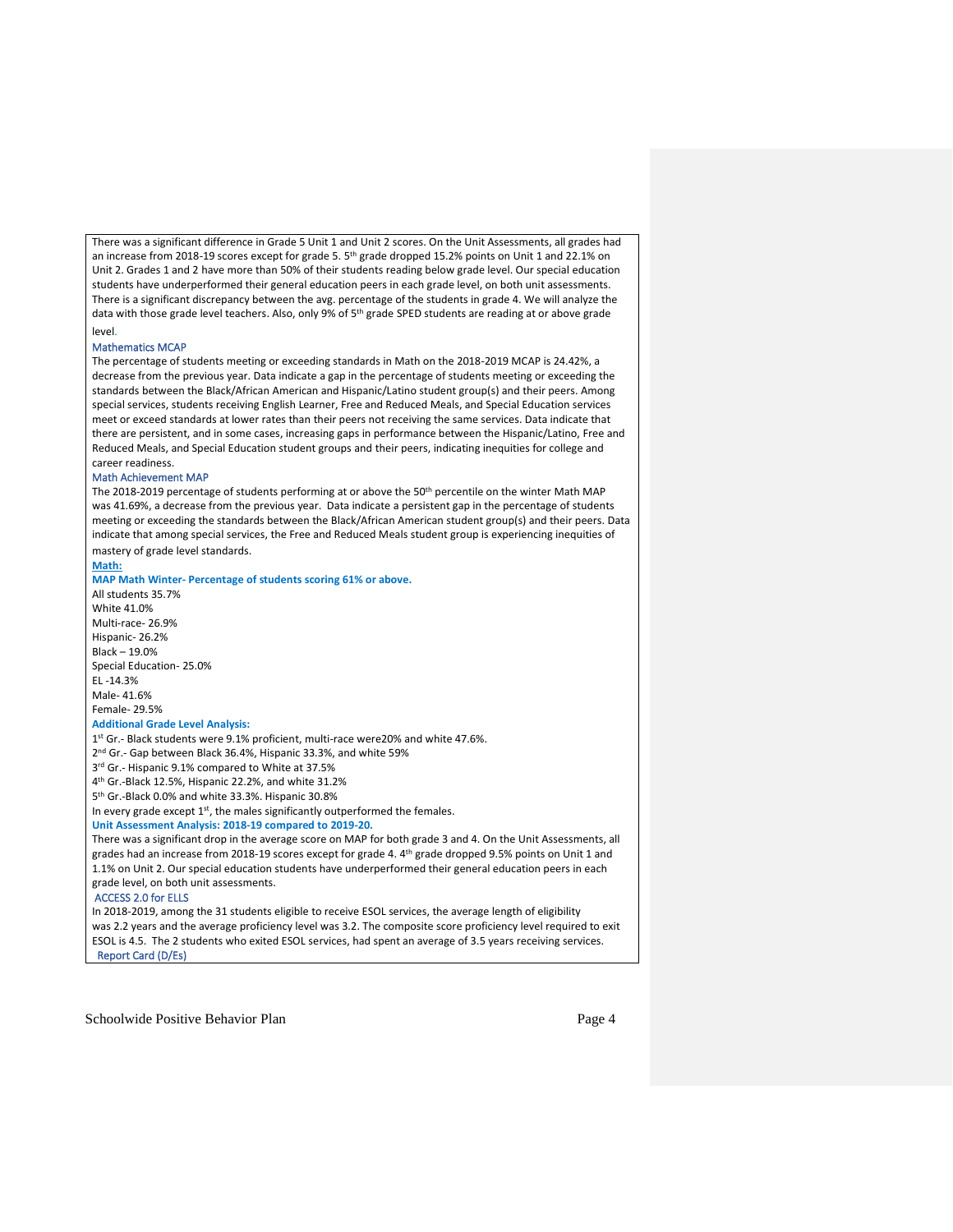For the 2018-2019 school year, 1.9% of students received a grade of D, E, or F on their fourth quarter report card. As a transition year, the percentage of Grade 5 students receiving a grade of D, E, or F on their fourth quarter report card is similar to the school average, indicating possible middle school preparedness successes.  Underserved Student Groups/Inequities

**A student group that is underserved is defined as evidencing negative outcomes across at least half of the measures.**

The intersection of achievement and climate data indicate that the following student groups are most underserved:  Black/African American, Special Education, Free and Reduced Meals 

### **Climate Goals**

*Identify the school's goals in improving the social-emotional climate of the building. (Information from School Progress Plan)*

Decrease the perception of students experiencing or witnessing bullying.

Teachers will create and sustain a safe, welcoming, and supportive classroom environment which values inclusivity and diversity.

# **Section 2: Developing and Teaching Expectations**

### **Expectations Defined**

*Identify a School Code of Conduct with 3-5 positively stated school expectations. Develop a way to communicate the identified rules, based on the schoolwide expectations, for specific settings within the school building. Expectations should be clearly stated, communicated, taught, and frequently referenced.* 

EES Code of Conduct: I am committed to being Respectful, Responsible, Ready, and Safe. I am a Proud Essex Panda.

Code of Conduct posters will be posted in every classroom and throughout the hallways. The displayed posters will explain and reinforce the Code of Conduct expectations. The Code of Conduct will also be recited every morning during the school announcements. At the beginning of the school year and intermittently throughout the school year the expectations for each area of the school building will be explicitly taught and modeled. After explicit teaching and modeling students in every grade level will be provided the opportunity to create a visual depicting the expectations in a specific area of the school (classroom, hallway, cafeteria, bathroom, arrival/dismissal) The student products will be posted throughout the school.

PowerPoints will be shared at monthly faculty meetings that focus on aspect of the Code of Conduct commitments. Additional information related to positive behavior strategies and professional development will be provided in the principal's weekly newsletter. The expectations will be reinforced by students earning tickets, consistent modeling of exemplar behaviors, visuals, positive praise, positive notes, phone calls home, and opportunities to be recognized by peers.

Lessons related to the Code of Conduct will be taught in every grade level classroom and student projects to demonstrate understanding of learning will be showcased in the classroom and hallways.

### **Classroom Plan for Teaching and Reinforcing Expectations, Routines, and Procedures**

*Teachers develop visuals to communicate culturally relevant classroom expectations, routines, and procedures based upon the schoolwide expectations. Educators explicitly teach expectations, routines, and procedures. The school staff recognize and reinforce expected*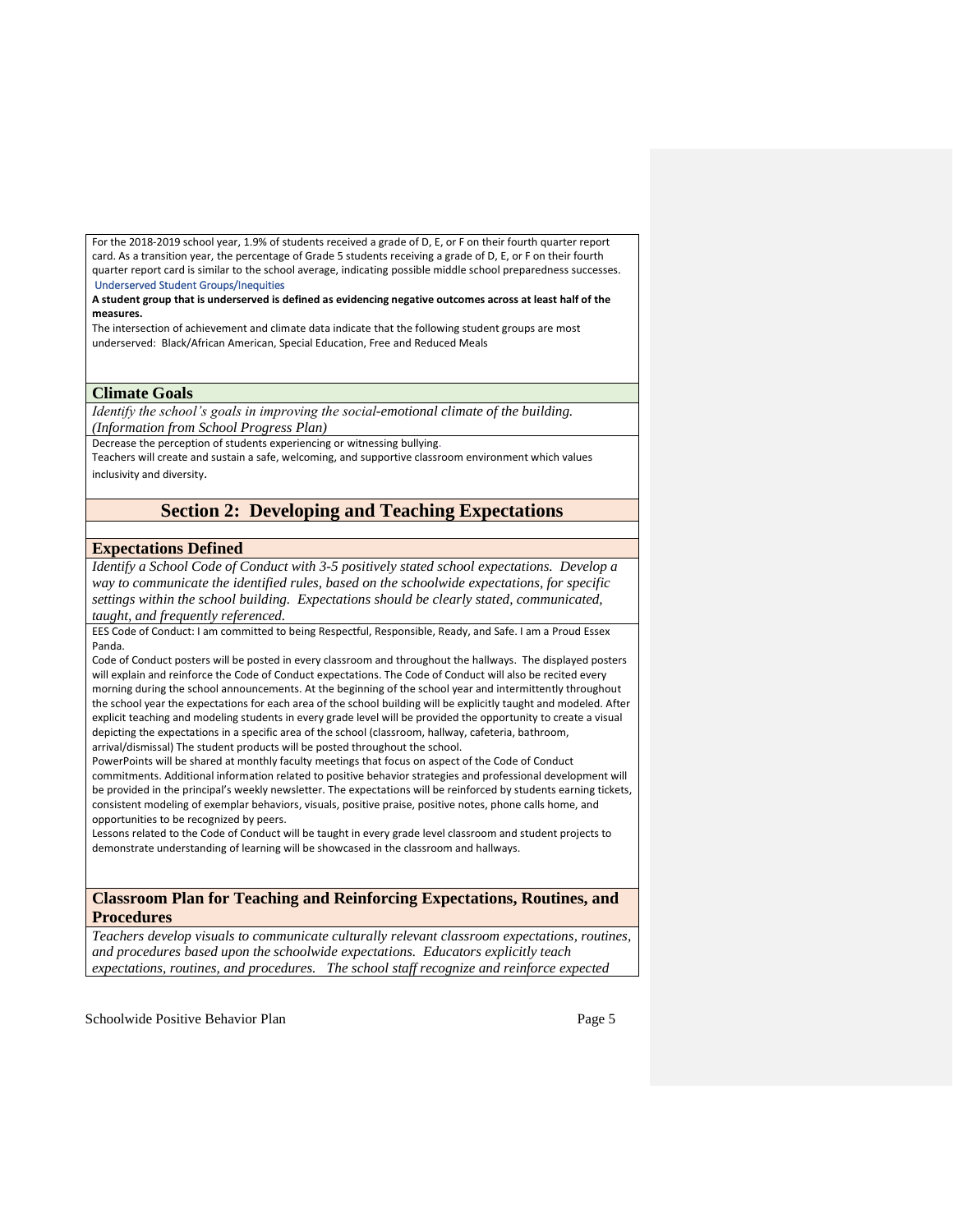*and positive behavior. Teachers identify encouraging procedures and corrective procedures for their classrooms.* 

Expectations are examined daily during morning meetings in each classroom. Expectations will be reinforced by providing tickets to students who demonstrate positive behaviors. All building staff will reinforce behaviors with tickets to generalize skills in multiple settings. Explicit lessons aimed and teaching positive behaviors will be taught at the beginning of the school year, after extended breaks, and as needed throughout the school year. The lessons will focus on highlighting modeling of positive behaviors, self-regulation skills, and/or reteaching expectations.

Each classroom will utilize the Code of Conduct as a measure of successful behavioral intervention. Teachers will develop classroom rules and procedures with age-appropriate vocabulary aligned with the Code of Conduct. All staff members will be responsible for modeling positive behaviors, using verbal praise and encouragement, and teaching and modeling the additional monthly virtue.

Students will be taught to recognize positive behavior in their peers' actions. After lessons focused on specific virtues, students will be provided opportunity to select and praise other students in their class for demonstrating exemplary commitment to the virtue taught.

### **Family/Community Engagement**

*Identify how the Schoolwide Positive Behavior Plan, the schoolwide expectations, and/or interventions will be communicated and shared with families. Consider how to include family and student voice in the initial plan and in evaluating the plan throughout the year.*  The positive behavior plan will be shared with families via newsletter, and at back-to-school nights, weekly grade level updates, on EES website, and Schoology

# **Section 3: Developing Interventions and Supporting Students**

### **Resource Mapping of MTSS**

*Identify the evidence-based practices and interventions offered at Tier 1, Tier 2, and Tier 3 to support all students. Consider what culturally responsive interventions the school requires to meet the specific needs of the students.* 

Tier 1: Teaching and reinforcing Code of Conduct with tickets and rewards

Tier 2: SEL referral, lunch bunches, consultations with staff/parents, consultations with support staff, referral to outside mental health provider or community partner

Tier 3: referral for functional behavior assessment, referral to IEP team, individualized counseling services with counselors, psychologist, social worker, referral to outside mental health provider or community provider

The staff development teacher will provide professional development for teachers as well as optional community engagement opportunities. Possible opportunities include the following:

PD for teachers – Strategies to increase engagement with ELL students and their families. The PD will include ways to make sure we are including and reaching members of all cultural groups both within the school building and for parent nights/workshops/back to school night etc.

Possible community building event- Multicultural parent night and/or student day.

The Language Line will be utilized to assure that families with limited English will be included and fully understand the school experience for their child. Translated documents will be created when available.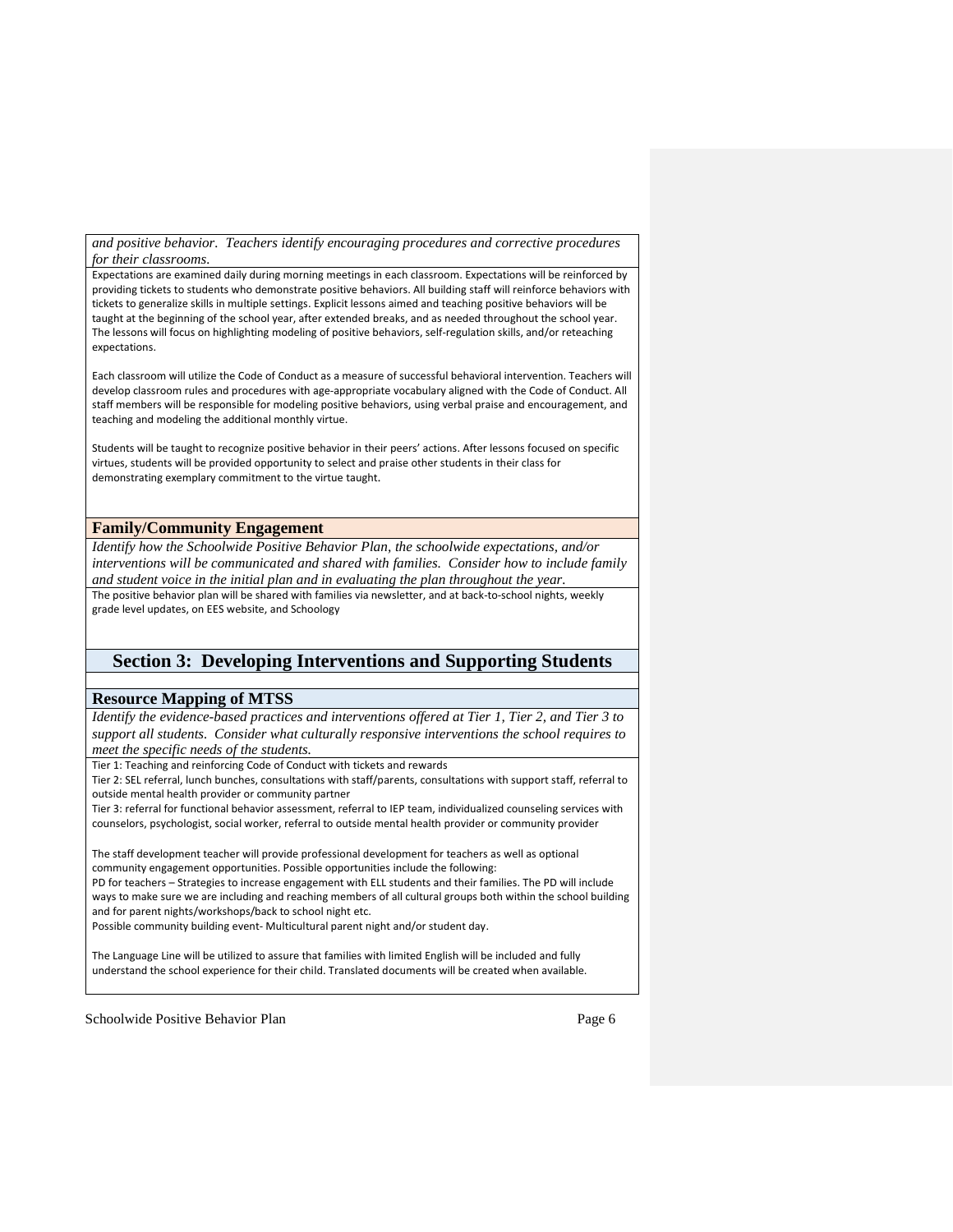Special educators will share IEP's and 504 plans with staff members to explain the behavioral goals and needs of students with specific behavioral and social emotional interventions.

#### **Social-Emotional Learning**

*Identify the specific evidence-based social-emotional learning skill development practices the school will implement during the school year. Consider the importance of trauma-informed care, mental health awareness, level of students' coping skills, etc. Determine how the socialemotional learning and the SEL competencies will be integrated into the school's programming. Consider the need for any training the staff members may require.*

Integrate SEL competencies: welcoming ritual, engaging practices, optimistic closure to be included within the class structure.

#### **Character Education**

*Determine how specific evidence-based character education learning will be infused into the school's programming to promote positive behavior and ethical decision-making. Character education will be culturally responsive and co-created with diverse stakeholders. Consider the need for any training the staff members may require.* 

School counselor will teach monthly class lessons, homeroom morning meetings. Support students to develop the following BCPS Character Education objectives.

- 1. Develop the wisdom and good judgment to make reasoned decisions.
- 2. Develop a sense of justice that is informed by fairness, honesty, and civility.
- 3. Develop and demonstrate respect for self, respect for others, and respect for property.
- 4. Demonstrate tolerance and understanding of others regardless of race, gender, ethnicity, disability, national origin, religion, creed, socioeconomic status, marital status, pregnancy, personal record, sexual orientation, or political belief.
- 5. Demonstrate compassion for others through the development of empathy, kindness, and service.
- 6. Demonstrate discipline and responsibility by exhibiting self-control and the willingness to admit mistakes and correct them.
- 7. Develop a positive attitude that reflects hope, enthusiasm, flexibility, and appreciation.
- 8. Demonstrate pride in oneself and others by doing the best for self, family, school, and community and by respecting the achievements of others.
- 9. Exhibit personal and academic integrity through honesty, expressing beliefs in appropriate ways, and working to one's full potential.

#### **Professional Development for Staff**

*Identify the professional development that will be offered to staff members throughout the year in order to support their knowledge, skill development, and implementation of the interventions selected, the character education learning, and social-emotional learning practices. Specify the schedule for professional development and how to obtain teacher feedback during the year to address their concerns and areas in which they want/need more information. (Information from School Progress Plan.)*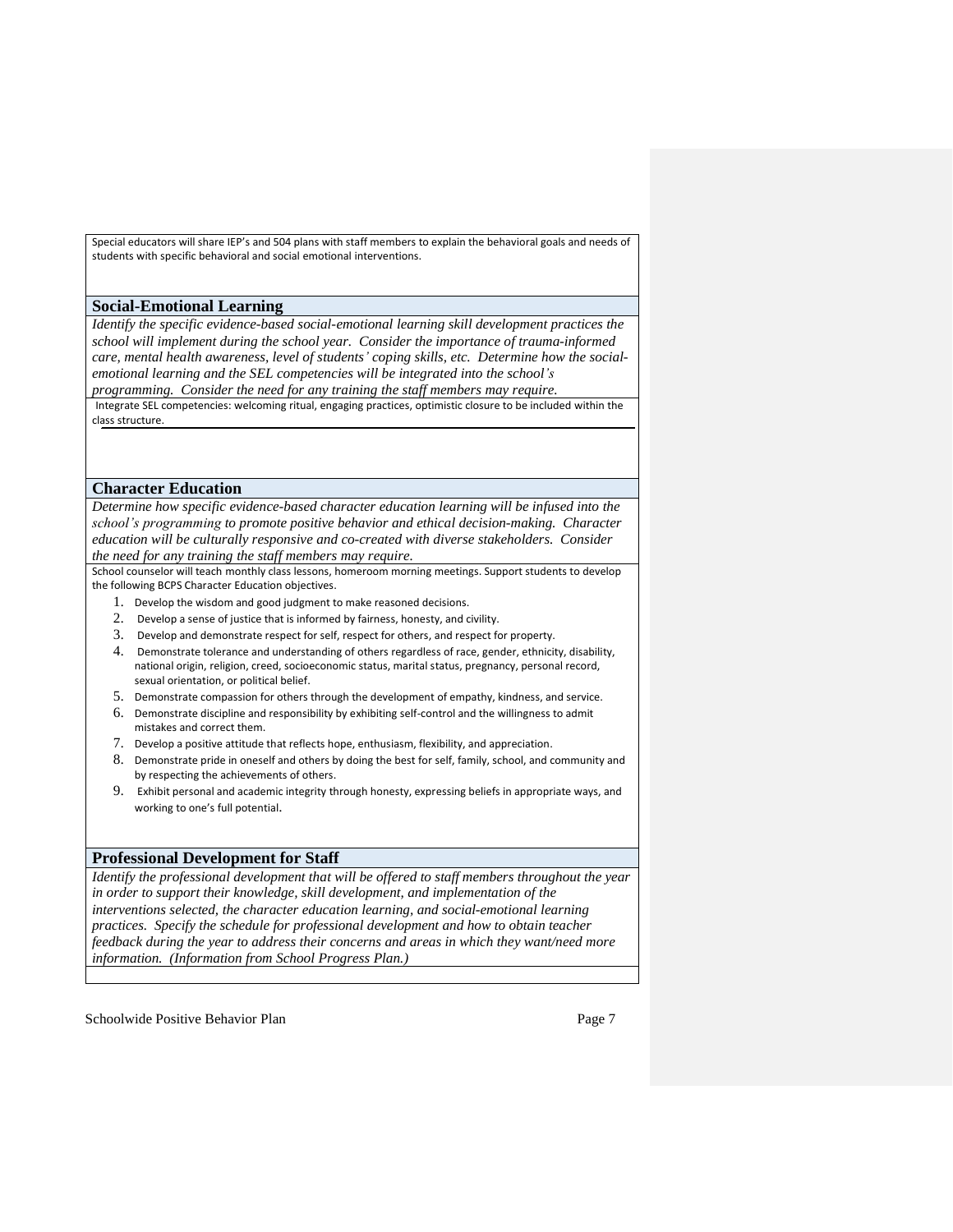To provide a positive mind set expectations for staff and students professional development for staff will be provided throughout the school year.

During full staff faculty meetings, grade level meetings, weekly newsletters, SEL meetings the following PD will be provided.

August and September

- Paws/Proud Panda Ticket- Introduce the "new" positive intervention incentive plan routine during preservice week. PowerPoint and samples for teachers to keep. Suggestions (teachers can add/take out). Introduce reward cards (other staff is aware of the award). Admin calls for paws, teachers responsible for PBP ticket rewards.
- Fun Friday- 1 per quarter, half days, in the morning. Begin 9:30-10:15am. 5-7 minutes transition time before and after. Grade switches K-1, 2-3, 4-5. Support staff/Special Areas rotate grades each quarter
- Relationship building/Community Building (Morning meetings using CD Brain Smart Start)- Teach students how to handle situations. (30+% students witnessed/experienced)
- Whole Staff Conscious Discipline PD The Learning Space (Friends and Family Board, Safe Place, Safe Box, Commitment Board, Classroom Jobs, Wish Well Board)
- Whole Staff PD Understanding SEL Signature Practices (Welcoming Routines, Engaging Practices, Optimistic Closure)
- Conscious Discipline Routines, Structures, and Language
- 15 Minute mindfulness activities with staff at meeting- also used in CD morning meetings and daily wrap up (talk about positives throughout the day, include conversations about students demonstrating virtues, etc.

October through December

Professional Development-

- Begin discussing equity related to personal biases.
- Review RP (possible during a PD Day)

Grade Level-

- SEL/Conscious Discipline closer look with Restorative practices.
- Reviewing with students bullying. Continue building community/student relationships. School counselor lessons with classes, referring back to Shubert books
- Discuss previous months RP successes Survey Staff - What needs to be tweaked, what's working, etc. (tickets, paws, PBP)

In addition, staff will be provided with grade level, and individual support in Conscious Discipline

# **Section 4: Supporting and Responding to Student Behavior**

#### **Recognitions/Incentives**

*Identify a variety of positive consequences, acknowledgements, recognitions, and/or incentives that are linked to the behavioral expectations and rules. Develop a system for implementing the positive acknowledgements consistently in school settings. Consider how to monitor who is being recognized and who is not being recognized and whether explicit or implicit biases may be occurring.* 

Determine how to provide incentives- school wide, grade level wide, or classroom specific. Create system for tracking who earns tickets/rewards so that we are making sure there is equity. Keeping in mind rewarding improvement in areas, not perfection. Use data from student surveys about code of conduct implementation. Thinking of ways to incorporate school incentives into individualized behavior intervention plans.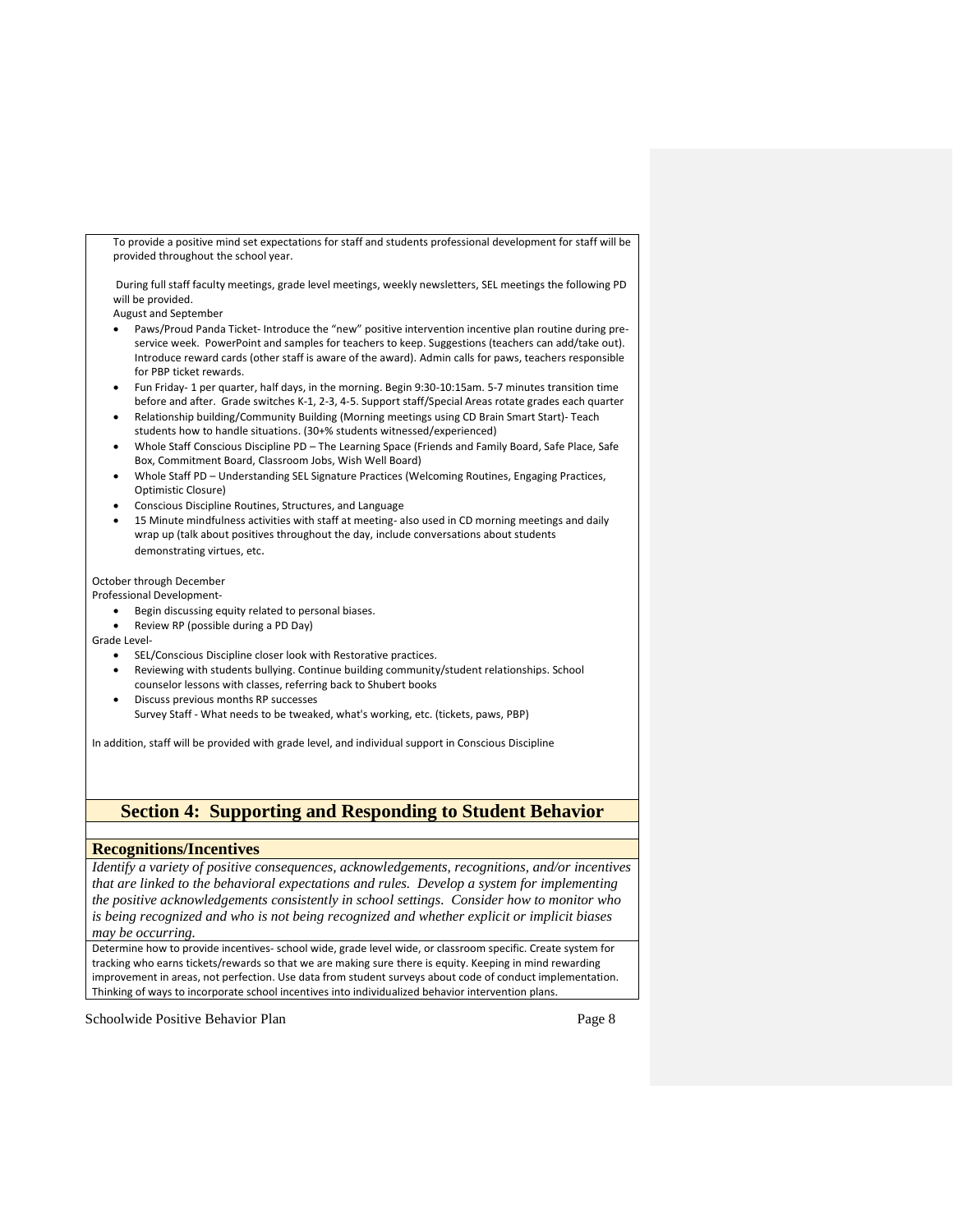| <b>Hierarchy for Behavioral Referrals and Consequences</b>                                                                                                                                     |
|------------------------------------------------------------------------------------------------------------------------------------------------------------------------------------------------|
| Identify the behaviors that are teacher-managed, behaviors referred to resource staff, and                                                                                                     |
| behaviors referred to administration. Refer to the BCPS Student Handbook for teacher and                                                                                                       |
| administrator-led interventions. Consider how unsafe behaviors will be addressed.                                                                                                              |
| Teaming Tier 1: Teacher managed - Universal Prevention Positive Behavior Supports Social-Emotional Learning                                                                                    |
| Teacher Consultations Teaming Screening School-wide Mental Health Promotion & Prevention Activities.                                                                                           |
| Category I Offenses Disruptive acts of misconduct as determined by school staff that interfere with the orderly                                                                                |
| conduct of the activities, administration, or classes of a school, school-sponsored activity, or students while                                                                                |
| being transported to and from school or school-sponsored activities.                                                                                                                           |
| Failure to follow a direction, such as, but not limited to, failure to report to the office when directed by school                                                                            |
| staff to do so                                                                                                                                                                                 |
| Harassment (includes nuisance electronic communications to students or staff members; continued comments                                                                                       |
| or passing of unofficial notes to another individual that he or she does not wish to hear or receive)                                                                                          |
| Refusing to cooperate with school rules and/or regulations                                                                                                                                     |
| Refusing to cooperate with school transportation regulations                                                                                                                                   |
| Refusing to do assigned work                                                                                                                                                                   |
| Using obscene or abusive language or gestures<br>Use of electronic devices for non-educational purposes during regular instructional hours. The ban on the use of                              |
| electronic devices for non-educational purposes also applies to buses while being transported to and from                                                                                      |
| school and while participating in school sponsored activities or events                                                                                                                        |
|                                                                                                                                                                                                |
| Teaming Tier 2: Resource staff and administration - Early Intervention Group Interventions Brief Individual                                                                                    |
| <b>Support Mentoring</b>                                                                                                                                                                       |
| Fire alarm/false fire report                                                                                                                                                                   |
| Extortion or taking money or possessions from another student by threat or causing fear and intimidation                                                                                       |
| Physical attack(s) on a student                                                                                                                                                                |
| Threat(s) on individual(s)                                                                                                                                                                     |
| Distribution, attempt to distribute, or possession with the intent to distribute a noncontrolled substance that is                                                                             |
| represented as a controlled dangerous substance or any synthetic drugs and substances                                                                                                          |
| Non-prescription violation (misuse of nonprescription medications), including failure to have medications                                                                                      |
| administered by school nurse or delegated personnel                                                                                                                                            |
| Prescription violation (possession of prescribed medication)                                                                                                                                   |
| Use and/or possession of tobacco products, tobacco related devices, imitation tobacco products, cigarette                                                                                      |
| rolling paper or electronic cigarettes (repeated offense).                                                                                                                                     |
| Conspiracy or planning between two or more persons to commit a Category III offense<br>Disruptive behavior that results in the interference with the normal school program, including repeated |
| Category I or II offenses                                                                                                                                                                      |
| Bullying, cyberbullying, harassment, or intimidation for any reason                                                                                                                            |
| Interfering with another student's right to attend school or classes                                                                                                                           |
| Participating in and/or inciting a school disruption                                                                                                                                           |
| Striking a staff member who is intervening in a fight or other disruptive activity (intentional or unintentional)                                                                              |
| Physical attack(s) on a staff member                                                                                                                                                           |
| Violent behavior that creates a substantial danger to persons or property or causes serious bodily injury                                                                                      |
| Inappropriate behavior of a sexual nature                                                                                                                                                      |
| Indecent exposure                                                                                                                                                                              |
| Possession of a look-alike weapon of any kind t                                                                                                                                                |
| Possession of a pocketknife                                                                                                                                                                    |
| Destruction and/or vandalism of school property, personal property of students and/or faculty. This includes                                                                                   |
| receipt, sale, possession, or distribution of property stolen from Baltimore County Public Schools.                                                                                            |
|                                                                                                                                                                                                |

**Commented [DAL1]:**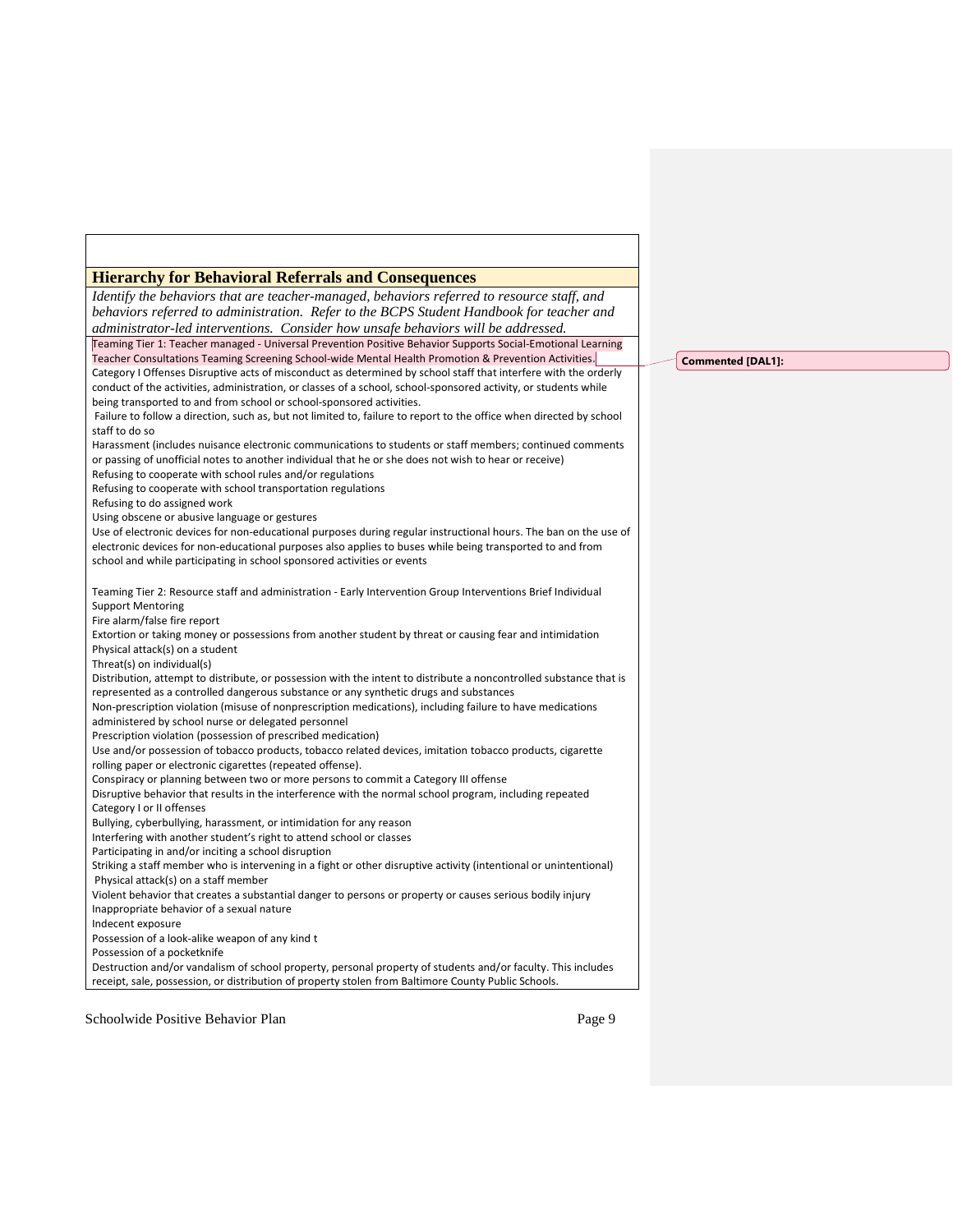Reckless endangerment resulting in injury to a person Theft and/or knowingly possessing stolen property Violation of the Technology Acceptable Use Policy (TAUP) for Students Violation of the Board's gang policy Tier 3: Administration - Intensive Intervention Individual Interventions Referral Process Crisis Response Plan Arson Bomb threat Detonation of an incendiary or explosive material or device, including live ammunition (firecracker or greater) Striking a staff member who is intervening in a fight or other disruptive activity (intentional or unintentional) Physical attack(s) on a staff member Violent behavior that creates a substantial danger to persons or property or causes serious bodily injury Possession of alcohol Possession of controlled dangerous substances (illegal drugs) Prescription violation (misuse of prescribed medications), including failure to have medications administered by school nurse or delegated personnel Use of a controlled dangerous substance (illegal drugs), under the influence of a controlled substance, or showing evidence of having used a controlled substance Use of alcohol, under the influence of alcohol, or showing evidence of having consumed alcohol Use of any intoxicants that causes a loss of self-control or inebriation and shall include glue, solvents, or synthetic drugs and substances Sexual assault Possession and/or use of a firearm on school property (one-year expulsion) Possession or use of any other gun or rifle (loaded or unloaded, operable or inoperable), which shall include, but not be limited to, pellet gun, paintball gun, stun gun, BB gun, flare gun, or nail gun Possession or use of a real weapon of any kind, which shall include, but not be limited to, switchblade knife, hunting knife, star knife, razors, tasers, nunchaku, spiked glove, spiked wristband, any mace derivative, tear gas device, or pepper spray product Use of a look-alike gun or rifle (loaded or unloaded, operable or inoperable) Use of a look-alike weapon of any kind, which shall include, but not be limited to, switchblade knife, hunting knife, star knife, pocketknife, razors (including straight or retractable razor), nunchaku, spiked glove, or spiked wristband Use of a pocketknife or any object as a weapon Robbery Pro- active instruction will be provided to all staff members to provide an open and safe environment for all students and staff members. Self-regulation strategies will be taught and reinforced by the school counselor when necessary. Teachers provide an open communication system which enables students to check in about their feelings and frustrations. Time will be made available for students to discuss their fears and concerns. When warranted students will be able to privately discuss their problems with the school counselor. The aim will be do discuss solutions and build student capacity to resolve conflicts and concerns in a peaceful and community building way. If behaviors concerns need immediate attention and the proactive strategies are not effective staff members have walkies and resource staff and administration is able to come to the location of any incidents immediately to assist. The administration in collaboration with student, families, and resource staff will work to support students when they are escalated. Once the student is deescalated and ready to learn logical consequences will be discussed. The aim is emotional health and life long positive interactions. Stages of the intervention's reliable self-regulation strategies and problem-solving behaviors will be modeled and taught.

### **Response for Intensive Behaviors**